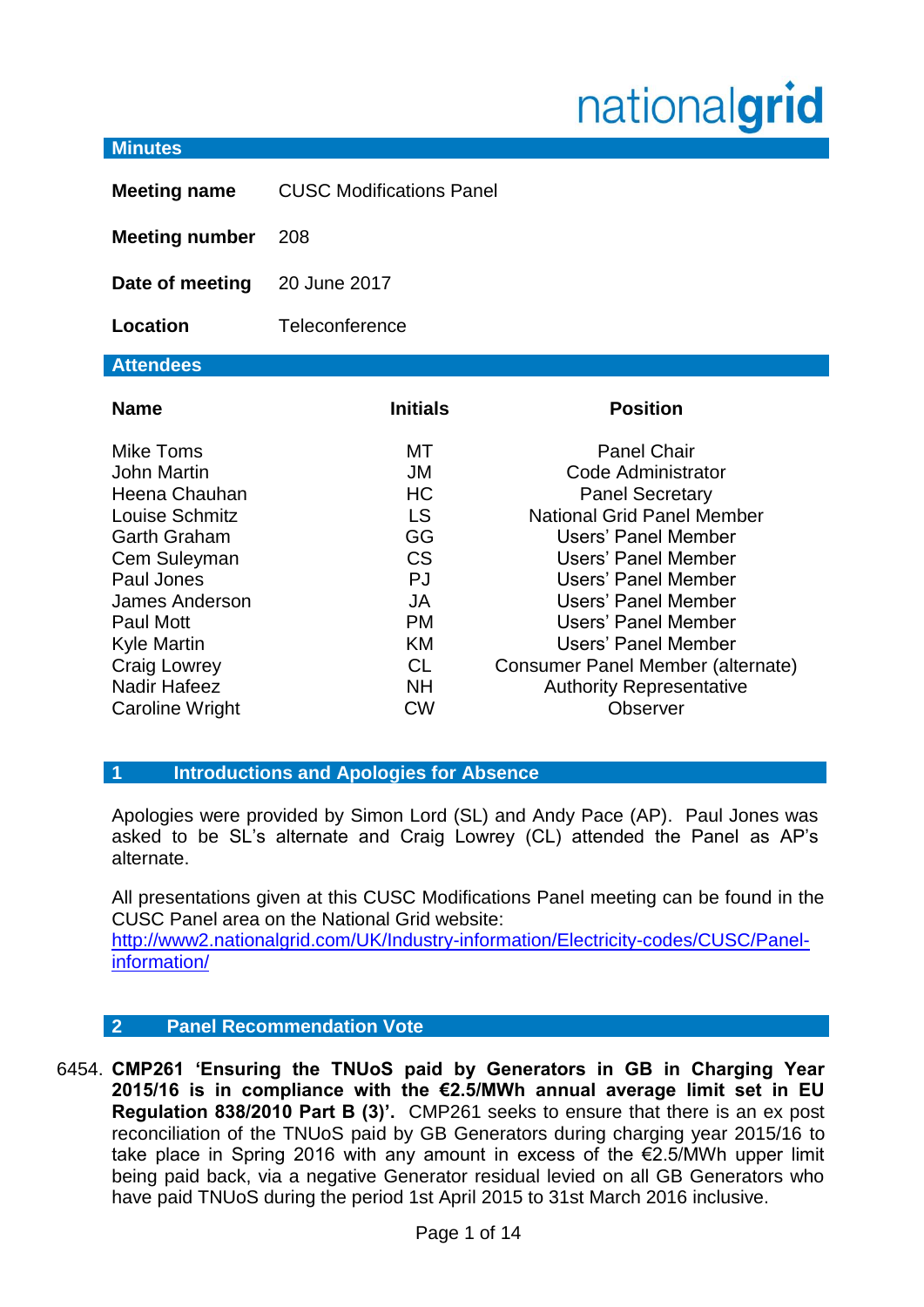- 6455. HC presented the voting presentation to the Panel. The CUSC Panel provided their recommendation vote and voting statement on CMP261 against the Applicable CUSC Objectives (a) to (e). For the avoidance of doubt, the voting opinions has been abbreviated as follows;
	- $Y = Yes$
	- $\bullet$  N = No
	- $\bullet$   $=$  Neutral

#### 6456. **CMP261 Vote 1 – Better than the Baseline:**

| <b>James Anderson</b>                         |                                                |                                                        |                                                            |                                                        |                                                        |                         |  |  |
|-----------------------------------------------|------------------------------------------------|--------------------------------------------------------|------------------------------------------------------------|--------------------------------------------------------|--------------------------------------------------------|-------------------------|--|--|
|                                               | <b>Better</b><br>facilitates<br>ACO(a)         | <b>Better</b><br><b>facilitates</b><br><b>ACO (b)?</b> | <b>Better</b><br><b>facilitates</b><br>ACO(C) <sub>2</sub> | <b>Better</b><br>facilitates<br><b>ACO (d)?</b>        | <b>Better</b><br><b>facilitates</b><br>ACO(e)?         | <b>Overall (Y/N)</b>    |  |  |
| Original                                      | Y                                              |                                                        |                                                            | Y                                                      |                                                        | Y                       |  |  |
| WACM1                                         | Y                                              |                                                        |                                                            | Y                                                      |                                                        | Υ                       |  |  |
| WACM2                                         | Ÿ                                              |                                                        |                                                            | Y                                                      | ÷,                                                     | Υ                       |  |  |
| WACM3                                         | No                                             |                                                        |                                                            | N                                                      |                                                        | N                       |  |  |
| <b>Craig Lowrey (alternate for Andy Pace)</b> |                                                |                                                        |                                                            |                                                        |                                                        |                         |  |  |
|                                               | <b>Better</b><br>facilitates<br>ACO (a)        | <b>Better</b><br>facilitates<br>ACO(b)?                | <b>Better</b><br><b>facilitates</b><br>ACO(c)?             | <b>Better</b><br>facilitates<br>ACO(d)?                | <b>Better</b><br>facilitates<br><b>ACO (e)?</b>        | <b>Overall</b><br>(Y/N) |  |  |
| Original                                      | N                                              | N                                                      |                                                            |                                                        | N                                                      | N                       |  |  |
| WACM1                                         | N                                              | N                                                      |                                                            |                                                        | N                                                      | N                       |  |  |
| WACM2                                         | N                                              | N                                                      |                                                            |                                                        | N                                                      | N                       |  |  |
| WACM3                                         | N                                              | N                                                      |                                                            |                                                        | N                                                      | N                       |  |  |
|                                               |                                                |                                                        | <b>Kyle Martin</b>                                         |                                                        |                                                        |                         |  |  |
|                                               | <b>Better</b><br><b>facilitates</b><br>ACO(a)  | <b>Better</b><br>facilitate<br>s ACO<br>$(b)$ ?        | <b>Better</b><br>facilitates<br>ACO(c)?                    | <b>Better</b><br><b>facilitates</b><br><b>ACO (d)?</b> | <b>Better</b><br><b>facilitates</b><br><b>ACO (e)?</b> | <b>Overall</b><br>(Y/N) |  |  |
| Original                                      | Y                                              |                                                        |                                                            |                                                        |                                                        | Y                       |  |  |
| WACM1                                         | Ý                                              |                                                        |                                                            | Y                                                      |                                                        | Ý                       |  |  |
| WACM2                                         | Ý                                              |                                                        |                                                            | Ý                                                      |                                                        | $\overline{\mathsf{Y}}$ |  |  |
| WACM3                                         | N                                              |                                                        |                                                            | N                                                      |                                                        | N                       |  |  |
|                                               |                                                |                                                        | <b>Garth Graham</b>                                        |                                                        |                                                        |                         |  |  |
|                                               | <b>Better</b><br><b>facilitates</b><br>ACO(a)  | <b>Better</b><br>facilitate<br>s ACO<br>$(b)$ ?        | <b>Better</b><br><b>facilitates</b><br>ACO(C)?             | <b>Better</b><br><b>facilitates</b><br><b>ACO (d)?</b> | <b>Better</b><br><b>facilitates</b><br>ACO(e)?         | <b>Overall</b><br>(Y/N) |  |  |
| Original                                      | Y                                              | Y                                                      |                                                            | Y                                                      |                                                        | Y                       |  |  |
| WACM1                                         | Y                                              | Ý                                                      |                                                            | Y                                                      |                                                        | Ý                       |  |  |
| WACM2                                         | Y                                              | Ý                                                      |                                                            | Y                                                      |                                                        | Y                       |  |  |
| WACM3                                         | N                                              | N                                                      |                                                            | N                                                      |                                                        | N                       |  |  |
|                                               |                                                |                                                        | <b>Louise Schmitz</b>                                      |                                                        |                                                        |                         |  |  |
|                                               | <b>Better</b><br>facilitates<br>ACO (a)        | <b>Better</b><br><b>facilitates</b><br>ACO (b)?        | <b>Better</b><br><b>facilitates</b><br><b>ACO (c)?</b>     | <b>Better</b><br><b>facilitates</b><br><b>ACO (d)?</b> | <b>Better</b><br><b>facilitates</b><br><b>ACO (e)?</b> | <b>Overall</b><br>(Y/N) |  |  |
| Original                                      | Υ                                              | Υ                                                      |                                                            | N                                                      | Υ                                                      | Υ                       |  |  |
| WACM1                                         | Y                                              | Υ                                                      |                                                            | N                                                      | Υ                                                      | Υ                       |  |  |
| WACM2                                         | Y                                              | Υ                                                      |                                                            | N                                                      | Υ                                                      | Υ                       |  |  |
| WACM3                                         | Y                                              | Υ                                                      |                                                            | N                                                      | Y                                                      | N                       |  |  |
|                                               |                                                |                                                        | <b>Paul Jones</b>                                          |                                                        |                                                        |                         |  |  |
|                                               | <b>Better</b><br><b>facilitates</b><br>ACO (a) | <b>Better</b><br>facilitate<br>s ACO<br>(b)?           | <b>Better</b><br><b>facilitates</b><br>ACO(c)?             | <b>Better</b><br>facilitates<br><b>ACO (d)?</b>        | <b>Better</b><br><b>facilitates</b><br><b>ACO (e)?</b> | <b>Overall (Y/N)</b>    |  |  |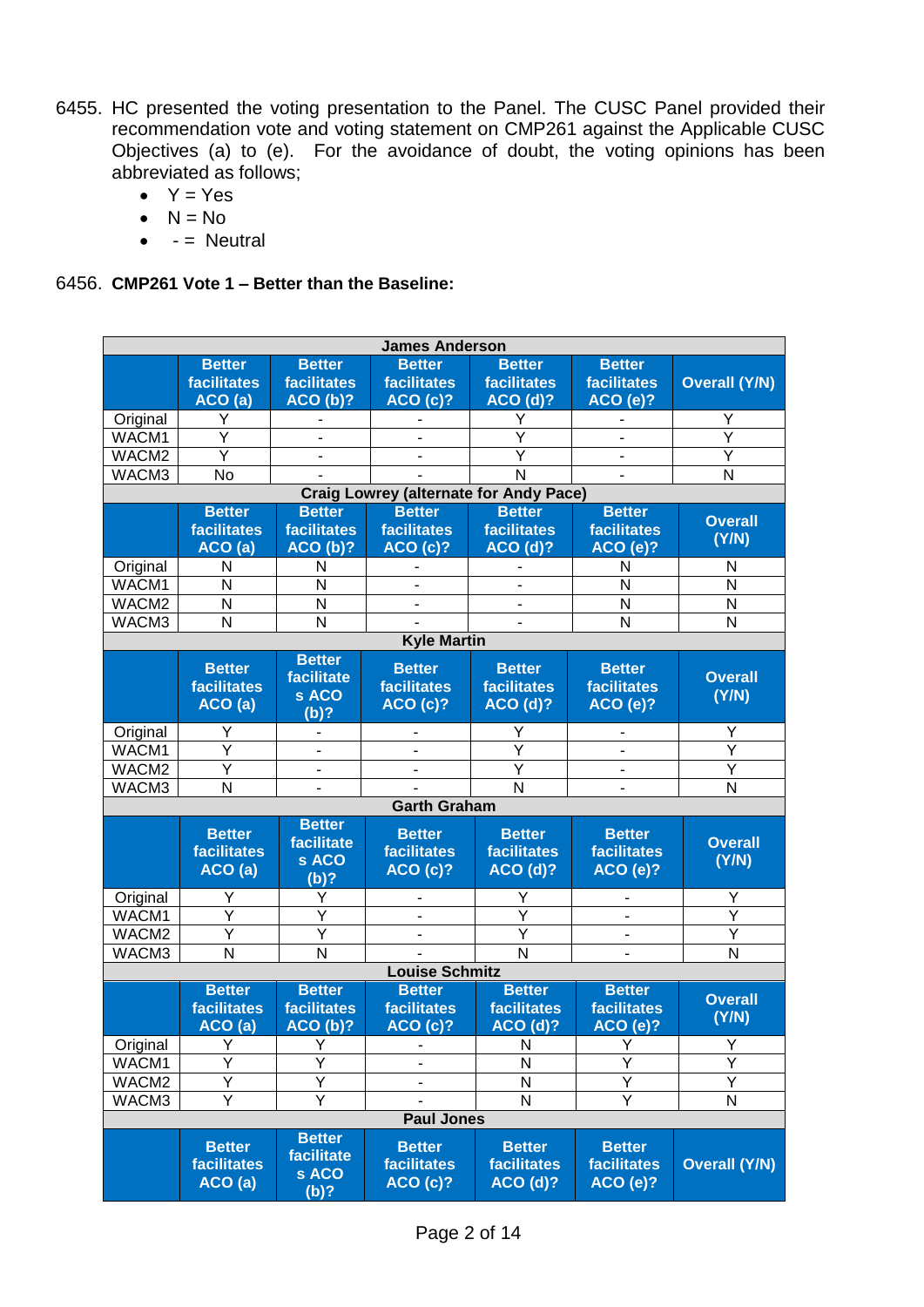| Original                                                |                                                |                                                 |                                                | ٠                                              | Y                                                      | Υ                    |  |  |
|---------------------------------------------------------|------------------------------------------------|-------------------------------------------------|------------------------------------------------|------------------------------------------------|--------------------------------------------------------|----------------------|--|--|
| WACM1                                                   |                                                |                                                 |                                                | ۰                                              | Ÿ                                                      | Y                    |  |  |
| WACM2                                                   | $\overline{a}$                                 |                                                 |                                                | ٠                                              | Ÿ                                                      | Υ                    |  |  |
| WACM3                                                   |                                                |                                                 |                                                |                                                | Y                                                      | Y                    |  |  |
| Simon Lord (Paul Jones voted as Simon Lord's alternate) |                                                |                                                 |                                                |                                                |                                                        |                      |  |  |
|                                                         | <b>Better</b><br><b>facilitates</b><br>ACO (a) | <b>Better</b><br>facilitate<br>s ACO<br>$(b)$ ? | <b>Better</b><br><b>facilitates</b><br>ACO(C)? | <b>Better</b><br><b>facilitates</b><br>ACO(d)? | <b>Better</b><br><b>facilitates</b><br>ACO(e)?         | <b>Overall (Y/N)</b> |  |  |
| Original                                                | N                                              | N                                               |                                                |                                                | N                                                      | N                    |  |  |
| WACM1                                                   | N                                              | N                                               |                                                | ۰                                              | N                                                      | N                    |  |  |
| WACM2                                                   | N                                              | N                                               |                                                |                                                | N                                                      | N                    |  |  |
| WACM3                                                   | N                                              | N                                               |                                                |                                                | N                                                      | N                    |  |  |
| <b>Cem Suleyman</b>                                     |                                                |                                                 |                                                |                                                |                                                        |                      |  |  |
|                                                         | <b>Better</b><br><b>facilitates</b><br>ACO(a)  | <b>Better</b><br>facilitates<br><b>ACO (b)?</b> | <b>Better</b><br><b>facilitates</b><br>ACO(c)? | <b>Better</b><br><b>facilitates</b><br>ACO(d)? | <b>Better</b><br><b>facilitates</b><br>$ACO(e)$ ?      | <b>Overall (Y/N)</b> |  |  |
| Original                                                |                                                |                                                 |                                                |                                                |                                                        | Υ                    |  |  |
| WACM1                                                   |                                                |                                                 |                                                | Υ                                              |                                                        | Y                    |  |  |
| WACM2                                                   | N                                              | N                                               | N                                              | N                                              | N                                                      | N                    |  |  |
| WACM3                                                   | $\blacksquare$                                 | ÷.                                              |                                                | N                                              |                                                        | N                    |  |  |
| <b>Paul Mott</b>                                        |                                                |                                                 |                                                |                                                |                                                        |                      |  |  |
|                                                         | <b>Better</b><br>facilitates<br>ACO(a)         | <b>Better</b><br>facilitate<br>s ACO<br>$(b)$ ? | <b>Better</b><br><b>facilitates</b><br>ACO(c)? | <b>Better</b><br><b>facilitates</b><br>ACO(d)? | <b>Better</b><br><b>facilitates</b><br><b>ACO (e)?</b> | <b>Overall (Y/N)</b> |  |  |
| Original                                                | $\overline{\phantom{a}}$                       | Y                                               |                                                | Y                                              |                                                        | Y                    |  |  |
| WACM1                                                   |                                                | Ÿ                                               |                                                | Ÿ                                              |                                                        | Υ                    |  |  |
| WACM2                                                   | $\frac{1}{2}$                                  | Ÿ                                               |                                                | Ÿ                                              | $\blacksquare$                                         | Υ                    |  |  |
| WACM3                                                   | -                                              | N                                               |                                                | Ÿ                                              | $\blacksquare$                                         |                      |  |  |

#### 6457. **CMP261 Vote 2 – Which option is best?**

| <b>Panel Member</b>                                           | <b>CMP261</b>     |  |  |
|---------------------------------------------------------------|-------------------|--|--|
| James Anderson                                                | WACM1             |  |  |
| Craig Lowrey (alternate for<br>Andy Pace)                     | <b>Baseline</b>   |  |  |
| <b>Kyle Martin</b>                                            | WACM1             |  |  |
| <b>Garth Graham</b>                                           | Original          |  |  |
| Louise Schmitz                                                | WACM <sub>2</sub> |  |  |
| Paul Jones                                                    | WACM <sub>2</sub> |  |  |
| Simon Lord (Paul Jones<br>voted as Simon Lord's<br>alternate) | <b>Baseline</b>   |  |  |
| Cem Suleyman                                                  | WACM1             |  |  |
| Paul Mott                                                     | WACM1             |  |  |

#### 6458. **Voting Statements;**

#### **James Anderson**

The Original Proposal, WACM1 and WACM2 overall better meet the Applicable CUSC Charing Objectives (ACCOs) than the current baseline by ensuring compliance with Electricity Regulation 838/2010 and ensuring that the average charge paid by GB generators in 2015/16 did not exceed €2.50/MWh (ACCO (d)).

In this regard I note Key Conclusion 4 from Addleshaw Goddard that: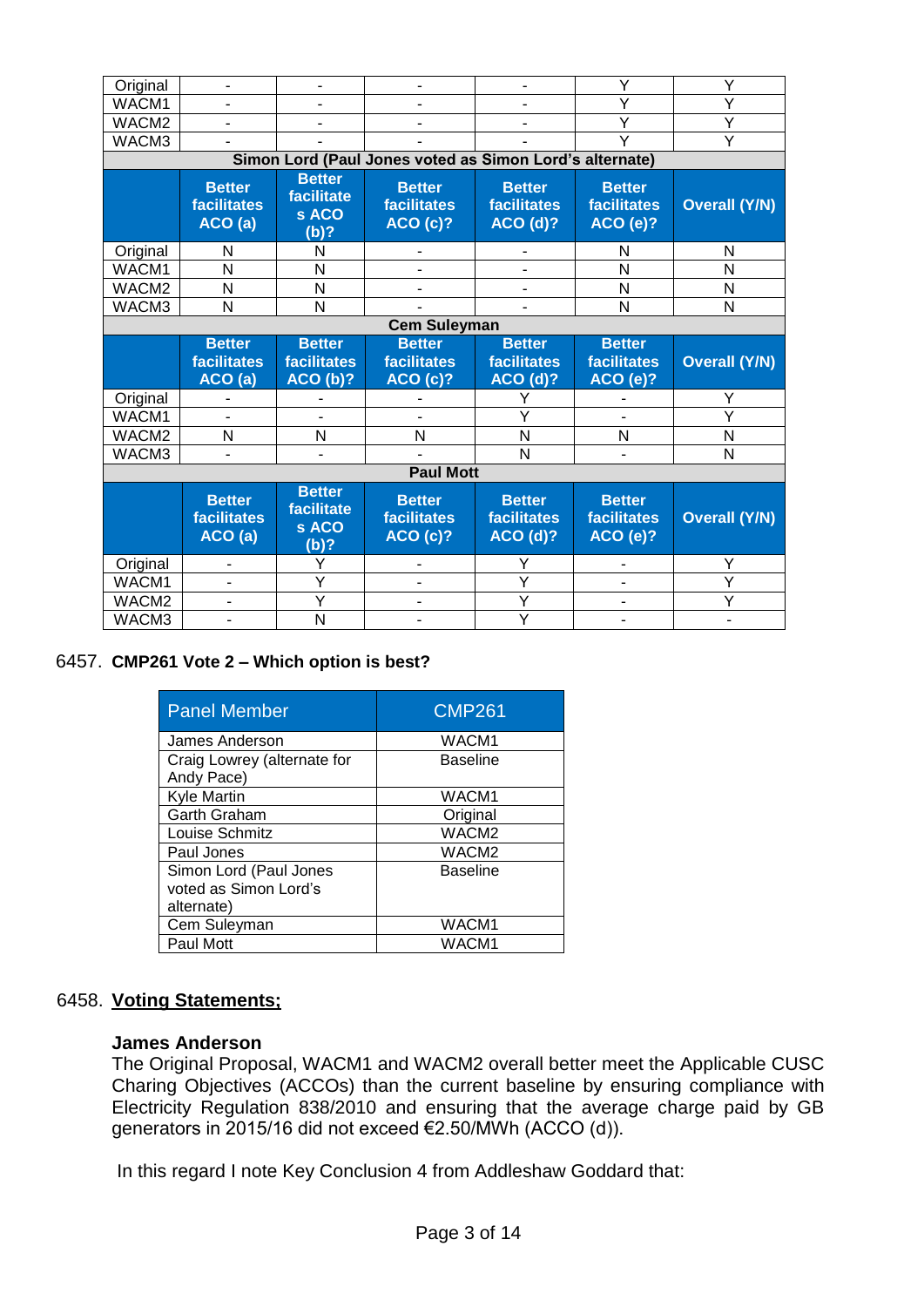"in circumstances where the outturn figures for a charging year demonstrate average €/MWh G Charges which are materially above the G Charge Guidelines (as is the case for the 2015/16 Charging Year), on balance we would suggest that the G charges paid for the relevant year should be adjusted on a backward looking basis in order to bring them materially in line with the  $E2.5/MWh$  limit and in order to demonstrate compliance with the Guidelines Regulation".

In addition, the Original Proposal and WACMs 1 and 2 better facilitate competition (ACCO (a)) than the current baseline by providing certainty to generator parties that generator TNUoS charges will not exceed €2.50/MWh

The Original Proposal and WACMs 1 and 2 are neutral against the other ACCOs.

WACM3 does not better meet the ACCOs as it provides a reconciliation process which makes reconciliation payments to generators who were not impacted by the original "overcharge" (i.e. they have increased TEC between charging years) and fails to make payments to others affected by the "overcharge" (i.e. they have reduced TEC between charging years). Such arrangements would represent a windfall gain to the first category of generators which would be detrimental to competition (Applicable CUSC Charging Objective (a)).

By not refunding the generator parties who overpaid in charging year 2015/16, WACM3 fails to ensure that the charges faced by those generators did not exceed €2.50/MWh and therefore is not better than the current baseline in respect of Applicable Charging Objective (d).

Overall, WAM3 does not better meet the ACCOs than the current baseline.

Proposals which give supplier parties a greater amount of time to factor the recovery of the generator refund into customer tariffs provide greater certainty and are more likely to better facilitate competition. WACM 1 which recovers the generator rebate from suppliers in year T+2 is therefore the best option.

#### **Craig Lowrey alternate for Andy Pace**

The acceptance of this proposal or any of the WACMs will result in a substantial payment to transmission connected generators which will ultimately be paid for by consumers. There remains uncertainty regarding whether the cap has been breached and determination of this proposal will be significantly influenced by legal opinion. There are various views in the draft final modification report that make it difficult to come to a robust view that the proposal or alternatives are better than baseline. As a consequence, I do not believe that the original proposal or any of the WACMs better meet the objectives and that the best option is to retain the baseline.

#### **Kyle Martin**

Approving CMP261 will reduce the risk of infraction proceedings (as supported by the legal opinion) which better facilitates objective (d). Additionally, providing generators with cost reflective charges removes distortions in the charging regime and improves the commercial position of suppliers and generators, thereby, better facilitating CUSC objective (a). WACM1 recovers costs in the 18/19 charging year, therefore, suppliers can benefit from the extra notice being given before costs are recovered through demand changes. There is a further question as to whether suppliers should pay back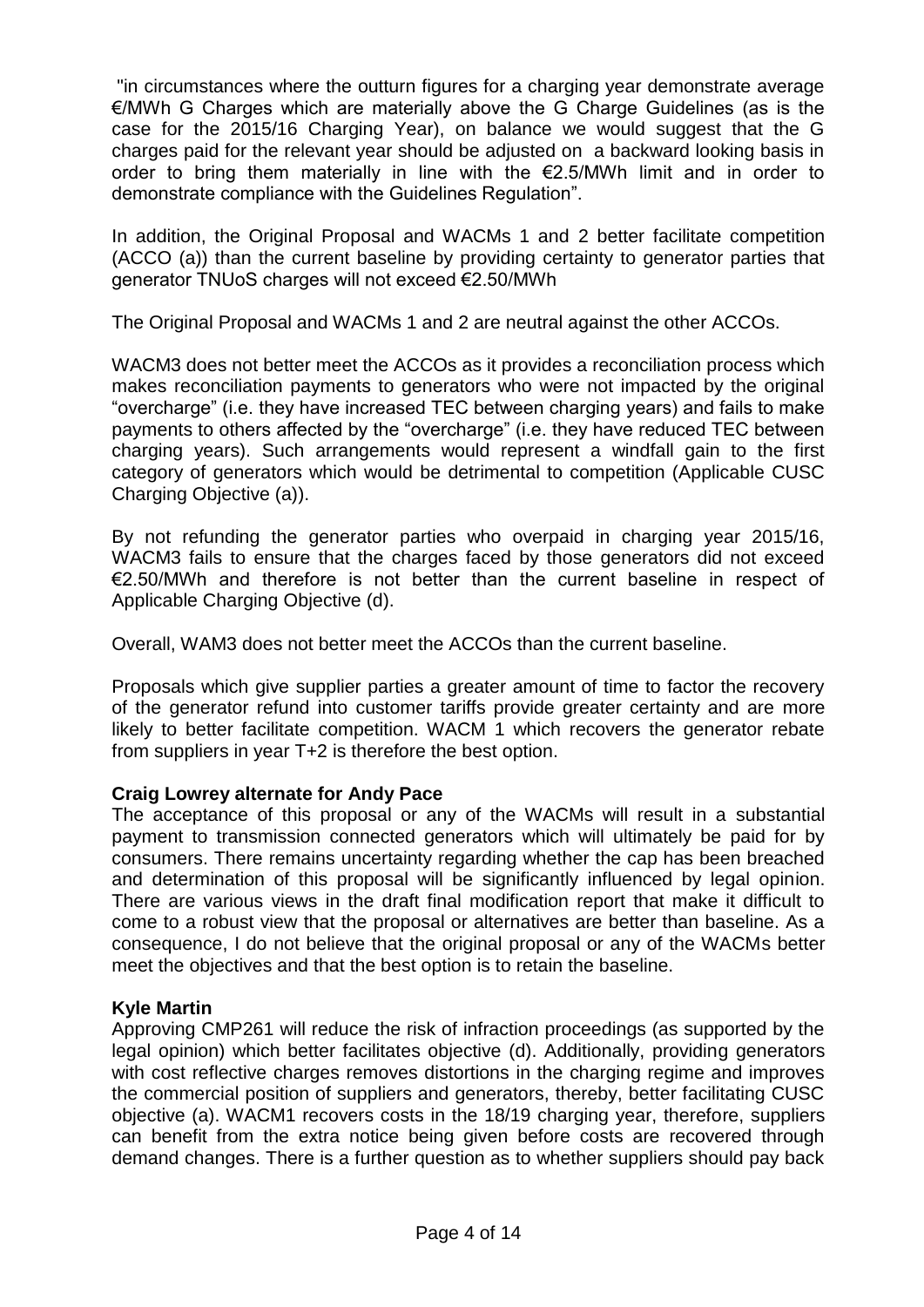the money owed to generation at all. If a breach has occurred - the question is then whether National Grid should face the cost of this charge.

Following the send back from Ofgem and the revised modification report I now consider that WACM2 better facilitates the CUSC objectives a) and d) as this will ensure compliance with European regulations and promotes cost reflective charging. It should be noted that the WACM 2 presented in the updated FMR is significantly different from the original which I considered did not meet the applicable CUSC objectives. Although I support the updated modification I still consider WACM1 to be the best option. This is because the full TNUoS rebate (including cancellation charges) is recovered and the supplier charging year is deferred until 2018/19.

### **Garth Graham**

This vote takes place after the Ofgem send back letter of 22 February 2017, with the subsequent deliberations by the Workgroup and Code Administrator Consultation which closed on 9 June 2017.

In respect of CMP261 Original, WACM1, (*un-amended*) WACM2 and WACM3 my vote remains unchanged from that which I provided at the November 2016 CUSC Panel meeting, although I recognise that WACM2 has been *amended* and, accordingly my vote with respect to this (*amended*) WACM2 is different to what I'd previously voted last November.

As I said last November, the reason for this is that it is clear that a breach, by over 25%, of the upper limit of €2.50/MWh; set out in (EU) Guidelines Regulation 838/2010 Part B; occurred in Charging Year 2015/16.

This was not some sort of 'minor' breach that had no material impact on the affected parties. Rather; as set out in the Workgroup report (pre and post send back) and in the responses from stakeholders to the various consultations; this breach caused (and continues to cause) significant harm to GB generators, was (and continues to be) detrimental to competition, undermined (and continues to undermine) the internal market, did not (and does not) help to ensure that the benefits of harmonisation are realised and affected (and continues to affect) cross border trade. All of these elements, either individually or collectively, are in contravention of various legal obligations set out in Regulations (including, but not limited to, 838/2010) and Directives as well as of the Treaty on the Functioning of the European Union.

Only the CMP261 Original, WACM1 and (*amended*) WACM2 address this breach and so better facilitate Applicable Objective (d) and in so doing are better in terms of Applicable Objectives (a) competition and (b) cost reflectivity.

In addition only the CMP261 Original, WACM1 and (*amended*) WACM2 ensure that the CUSC is compliant with Article 8(7) of EU Regulation 714/2009 as the current (baseline) national network code (namely the CUSC) affects cross-border trade by virtue of the annual average transmission charges paid by generators (in 2015/16) not being in compliance with the €2.50/MWh cap set in the Guidelines Regulation (including for the reasons that the Commission set out in their documentation that accompanied the Guidelines Regulation, which Ofgem highlighted to the CMP261 Workgroup).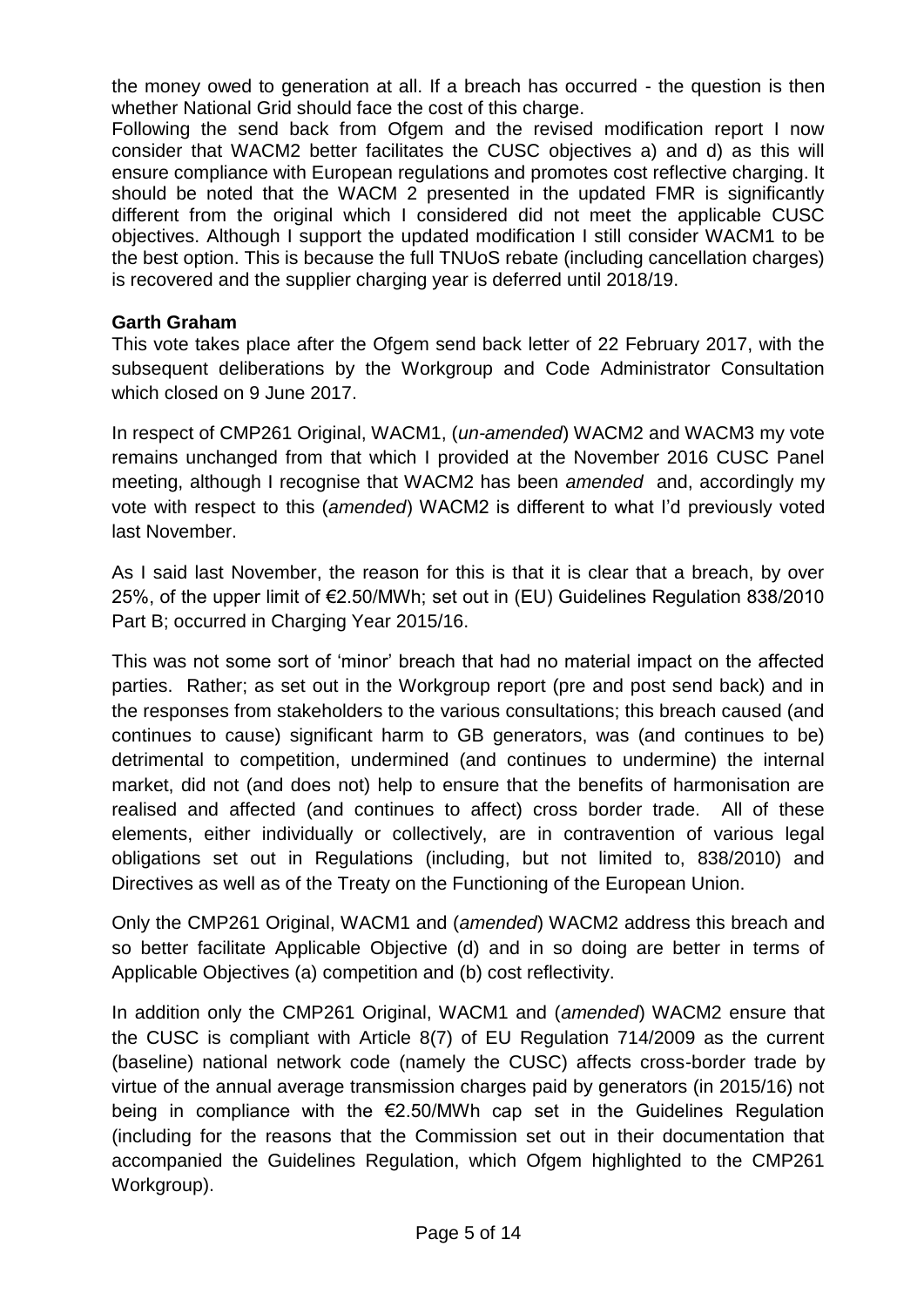Turning, specifically, to (*amended*) WACM2 I vote on the basis that the changes (summarised in red in the table in paragraph 11.17 on pages 122-124) are deemed, by Ofgem, to be legally permissible in the context of the send back process. Legal advice was sought by the Proposer and National Grid on this matter. I do not intend to repeat those arguments here. Suffice to say that it will be for Ofgem to satisfy themselves as to what extent any change(s) to the proposals before it; in the updated (post send back) CMP261 Final Modification Report; are, or are not, legally permissible for them to opine on.

If Ofgem determines that WACM2 cannot be *amended* then, in this case, my vote (and reasoning), of last November, in respect of the *un-amended* WACM2 would replace my vote here on the *amended* WACM2.

Taking account of the Workgroup update to the CMP261 Modification Report arising from the send back, and the responses to the recent (May 2017) Code Administrator Consultation, I believe that the *amended* WACM2 does better facilities better facilitate Applicable Objective (d) as it addresses the breach of EU law which ensures "compliance with the Electricity Regulation and any relevant legally binding decision of the European Commission and/or the Agency". Furthermore, in so doing it is better in terms of Applicable Objectives (a) competition and (b) cost reflectivity. However, when compared to the CMP261 Original (and WACM1), then (*amended*) WACM2 is not better as the cancellation amount (£M) / amount to be rebated (£/kW) do not ensure that the right parties receive the right amount of money when compared with the CMP261 Original (and, for the avoidance of doubt, WACM1).

For the sake of brevity, I avoid repeating here the comments I made back in November, in the respect of the November 2016 Code Administrator Consultation responses (although they remain relevant here).

Instead I focus my comments on the responses to the latest (post send back) May 2017 Code Administrator Consultation.

In particular I focus on three aspects: (i) the level of interest to be paid (raised by a number of respondents); (ii) compensating generators for the loss of revenue from reduced operating hours in 2015/16, because of displacement by cheaper (by €0.65/MWh in 2015/16) imported power (raised by Calon Energy and VPI Immingham) and (iii) congestion management netting (raised by British Gas).

#### (i) the level of interest to be paid

-

In respect of the level of interest to be paid, I believe that it is relevant to take account of the Ofgem letter of 12 August 2016<sup>1</sup>, that where a breach has occurred that customers (such as GB generators in this case) who have been overcharged (in this case by over 25%) should; in addition to being repaid the original amount; receive an appropriate rate of interest applied to the original amount.

 $1$  Which can be found at Annex 17 of the Modification Report.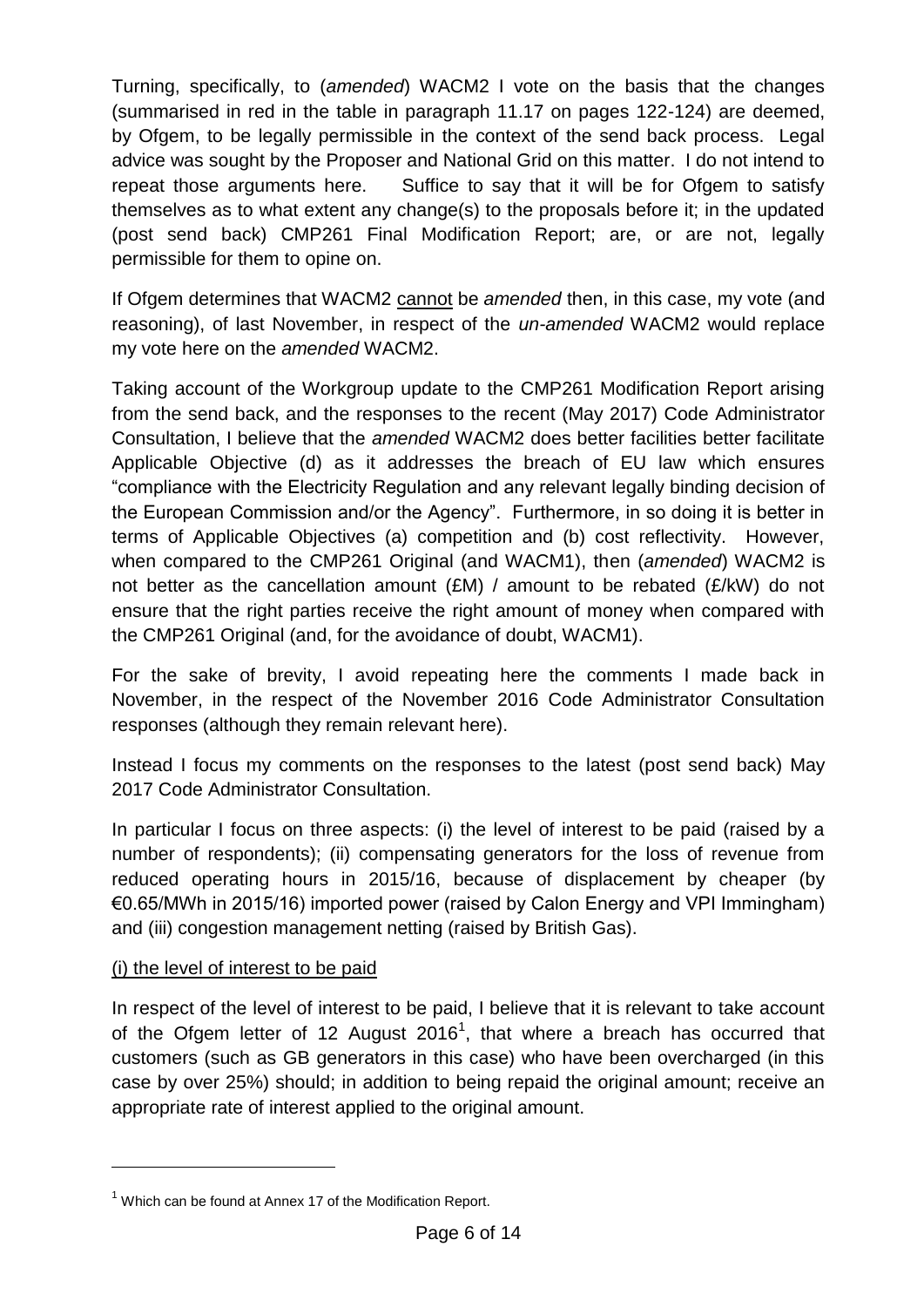Before looking at what an 'appropriate rate of interest' might be, I note that it is proposed (with *amended* WACM2) that this might be 2% plus the applicable base rate (of 0.25%); although, as noted, at paragraph 10.16, such a level of interest is "*consistent with current CUSC arrangements (base rate + 2% in the context of the treatment of K) in any rebate*".

However, in my view this misses the difference between the two situations.

For the 'K factor' reconciliation this arises due to the natural ebbing and flowing of the payments of TNUoS in a particular Charging Year; as in a colder than forecast year can result in a greater recovery of TNUoS (primarily from demand users) whilst the opposite is the case in a warmer than forecast year (where demand for electricity is lower than forecast, leading to less recovery).

This is not the case with CMP261 as it relates to the 25% breach of the legal limit in the Charging Year (2015/16). This breach could, and was, easily foreseeable for the reasons set out exhaustively in (i) the Workgroup Report and (ii) responses to the two<sup>2</sup> preceding consultations.

In my view the situation that arises with respect to a breach of the law (by 25% greater than the legal limit) warrants the payment of a greater level of interest than 2% plus base.

In further consideration of this matter I am also mindful of two recent Court cases; one before the Supreme Court (the 'Lehman Brothers' case<sup>3</sup>) the other before the Court of Appeal (the 'Glencore' case<sup>4</sup>); that address the matter of interest to be paid, which concluded with judgements published on  $10<sup>th</sup>$  May 2017 and 17<sup>th</sup> May 2017 (so are timely in terms of this post send back CMP261 situation).

Taking these cases into account, and mindful of the harm<sup>5</sup> that this 25% breach has caused to the affected GB generators, in my view the level of interest should be set at the statutory interest level (of 8%) to appropriately recompense the affected parties (namely generators in GB who paid charges that were 25% greater than the legal limit in 2015/16) for the time value of money effects they have suffered during and after 2015/16.

In addition, taking account, for example, of the warnings issued before<sup>6</sup> and during<sup>7</sup> 2015/16 and that even a cursory look at the freely available date; as shown in Figures 3, 4 and  $5^8$  of the 26 May 2017 post send back Code Administrator Consultation document; during 2015/16 would have alerted the relevant parties to the impending

-

<sup>&</sup>lt;sup>2</sup> Workgroup and (November 2016) Code Administrator

<sup>&</sup>lt;sup>3</sup> <https://www.supremecourt.uk/cases/uksc-2015-0139.html><br><sup>4</sup> <https://www.thetimes.co.uk/article/awarding-enhanced-interest-after-settlement-offer-rejected-ccl7f7jht>

<sup>5</sup> Which is, for example, detailed at length in the SSE response to the CMP261 Workgroup Consultation - which can be found at pages 191-231 of the 26<sup>th</sup> May 2017 CMP261 Code Administrator Consultation document<br><sup>6</sup> As listed in paragraph 2.9, pages 7-8, of the 26<sup>th</sup> May 2017 CMP261 Code Administrator Consultation document.

 $^7$  As listed in paragraph 2.34, pages 13-14, of the 26<sup>th</sup> May 2017 CMP261 Code Administrator Consultation document.

 $8$  Which can be found at pages 16-17 of the 26<sup>th</sup> May 2017 CMP261 Code Administrator Consultation document.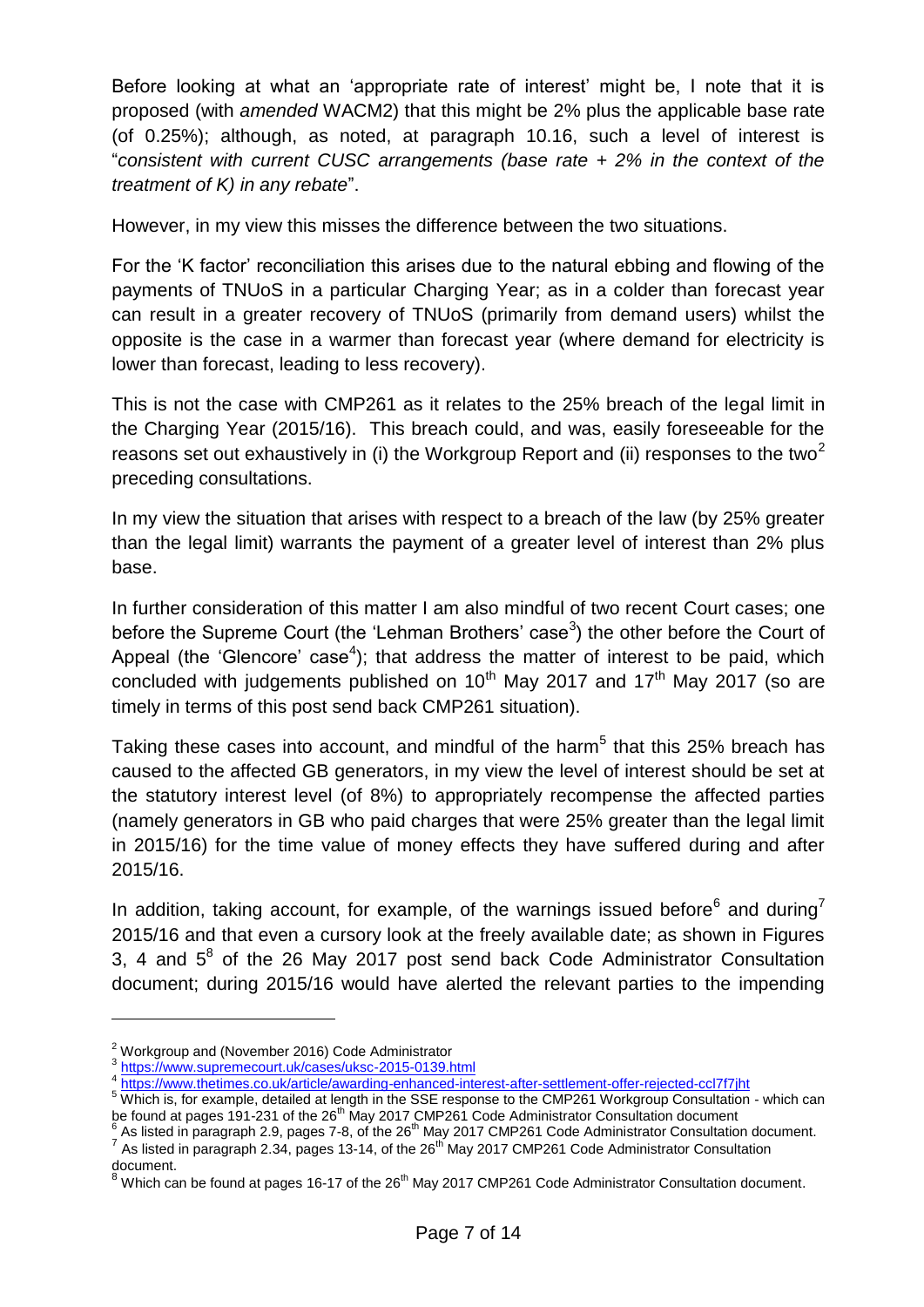(then actual) breach then, in my view, it seems wholly appropriate to apply the statutory interest level (of 8%) in this case.

Furthermore, such a level will also act as an appropriate incentive (if one is needed) to those concerned to ensure they fully comply with their legal obligations.

Finally, in respect of the appropriate level of interest. I'm mindful of Ofgem's recent decision letter<sup>9</sup> of 26 May 2017 regarding 'interest during construction for Offshore Transmission and interconnectors'. Being conscious that the operations of those (T) assets are inherently (with, for example, a 'cap & floor' revenue safety net) less risky than, say, GB generators who operated in a competitive market in 2015/16 (with the associated revenue uncertainty risks); it would seem strange that those GB generators should not receive a commensurate time value of money of circa  $7.44\%$  for  $2016/17^{10}$ (and 6.83% for 2017/18) but rather, for the same period (since 31 March 2016), they would receive a substantially lesser figure of 2.25% which is approximately a third of the level Ofgem has agreed for transmission system operators for the same period (circa 15 months to date).

## (ii) compensating generators for the loss of revenue

As has been articulated by two respondents to the recent (May 2017) Code Administrator Consultation (and has been set out elsewhere within the Modification Report) GB generators who paid annual average transmission charges in 2015/16 that were, on average, €0.65/MWh higher than the €2.50/MWh legal limit will have seen their revenues fall as a result, for example, of greater imports (which is witnessed by the growth of interconnector imports to GB, in 2015/16, highlighted in paragraphs 10.71-10.74 of the Modification Report).

This is separate to any time value of money related interest that should be paid (in respect of the principle rebated) noted in (i) above, and was one of the items identified (as 'A3') in Annex 12 of the Modification Report.

It is also relevant to take account of the Ofgem letter of 12 August 2016<sup>11</sup> in regard to a breaching party making an additional payment (to the customers - in this case GB generators - affected) which is reflective of the detriment suffered by the parties (GB generators) caused by the breaching of the €2.50/MWh upper limit in 2015/16.

Therefore, in my view, Ofgem should address this matter in its CMP261 decision letter by, for example, opining that this is something that is worthy of taking forward (either voluntarily by the relevant party or by the raising of a CUSC Modification to address this aspect).

(iii) congestion management netting

-

<sup>9</sup> [https://www.Ofgem.gov.uk/system/files/docs/2017/05/decison\\_on\\_idc\\_for\\_ic\\_and\\_ofto\\_260517.pdf](https://www.ofgem.gov.uk/system/files/docs/2017/05/decison_on_idc_for_ic_and_ofto_260517.pdf)

 $10$  as per Table 1 in the 26<sup>th</sup> May 2017 Ofgem letter.

<sup>&</sup>lt;sup>11</sup> Which can be found at Annex 17 of the Modification Report.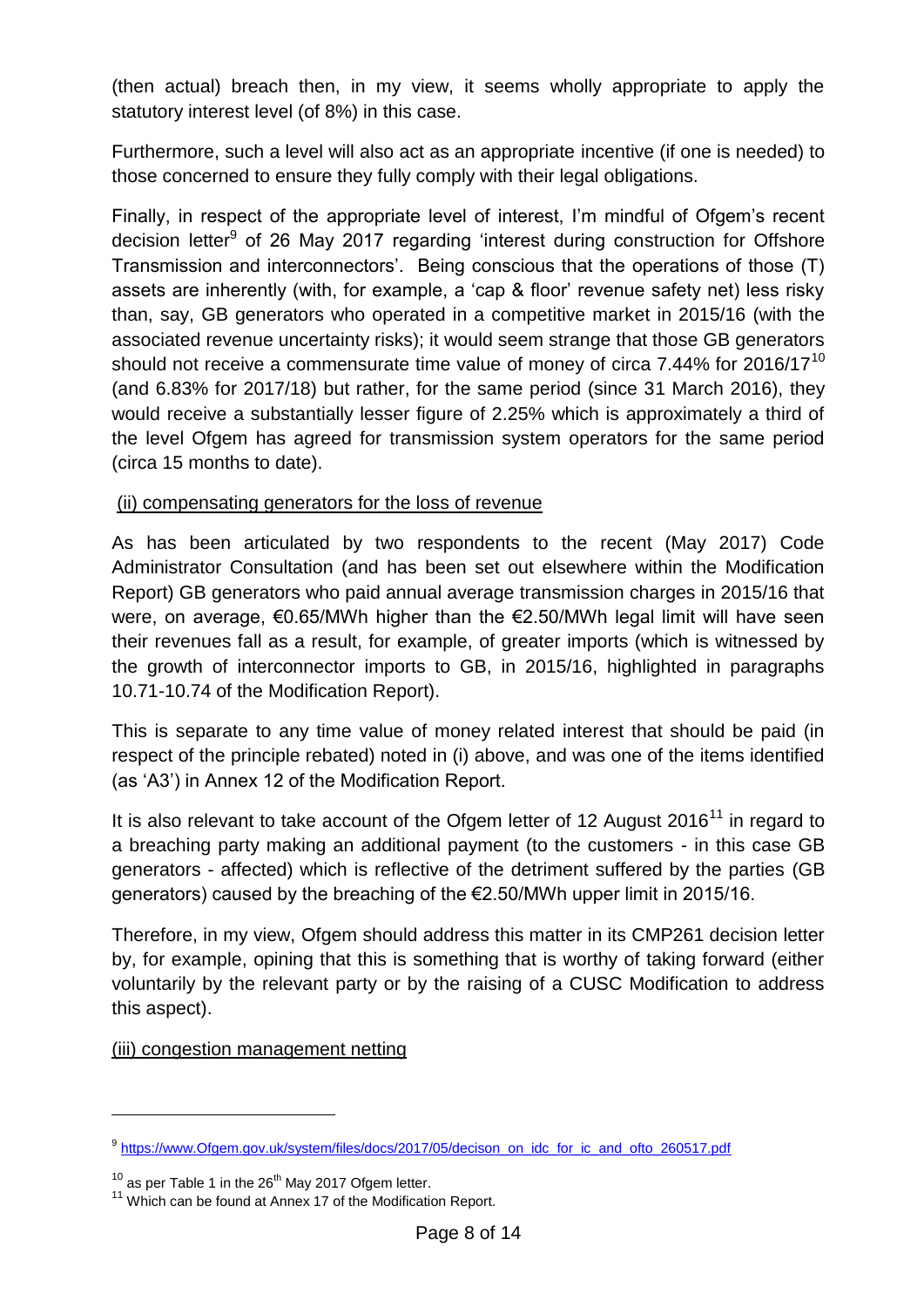In the British Gas response of 9 June 2017, to the post send back Code Administrator Consultation, in answer to Question 1, the following statement is made:

"It is possible that these [constraint] payments should be netted off TNUoS charges for any assessment of compliance with the Regulation. Footnote 98 highlights that the European Commission suggests Constraint Management **is not** an Ancillary service. **Directive of European parliament and of the Council on common rules for the Internal Market in Electricity** dated 30th November 2016, page 55, para 38: **"***Ancillary service" means a service necessary for the operation of a Transmission or Distribution System including balancing and non-frequency Ancillary services but not for Congestion Management."* [emphasis comes from British Gas]

They go on to suggest that, as a result, congestion management revenue received by GB generators should, in some way, be netted off in terms of ancillary services in order; it seems to me; to 'fudge' the breach. In this regard, I'm mindful of the Judge's comments (highlighted at paragraph 2.66 along with footnotes 41 and 42 in the Modification Report) "*By the word "fudging" I mean choosing an outcome, and manipulating the evaluation to reach that outcome*"; the outcome, in this case being to 'fudge' away the exceedance of the €2.50/MWh limit.

Furthermore, this whole approach suggested by British Gas is flawed for a number of reasons.

First, it is clear from paragraph 2 Part B of the Guideline Regulation that those items to be *excluded* are only those charges paid by (GB) generators and not revenue received by those same (GB) generators. Any suggestion to the contrary is wholly false and misleading.

Second, to be clear, the document that is being referred to here by British Gas is not a 'Directive of European parliament and of the Council on common rules for the Internal Market in Electricity' but is, in fact, as the title page shows, a "Proposal for a Directive of European Parliament and of the Council on common rules for the Internal Market in Electricity" [emphasis added].

As at  $30<sup>th</sup>$  November 2016 (when it was issued by the Commission), this proposal had not been subject to (a) stakeholder consultation or (b) the Comitology process or (c) approval by the Council and the Parliament (in whose name it will, if approved, be made). As such this is not law, and is some way from being law, and it would be wrong, in law, to apply it to the CMP261 situation. Furthermore, this proposed change may not survive stages (a) –(c) and thus may never become law.

Third, it is suggested by British Gas that a proposed draft (but not agreed) law produced eight months after the end of 2015/16 and (as of the timing of writing) some way off being approved, let alone implemented, should, nevertheless, be applied retrospectively to Charging Year 2015/16. This stands in stark contrast with what British Gas themselves say elsewhere in their 9 June 2017 Code Administrator Consultation where they argue (unconvincingly in my view) against retrospective action.

Fourth, it should be noted, that, on closer examination, the particular paragraph (38, on page 55 of the Commission's 30 November 2017 document) which British Gas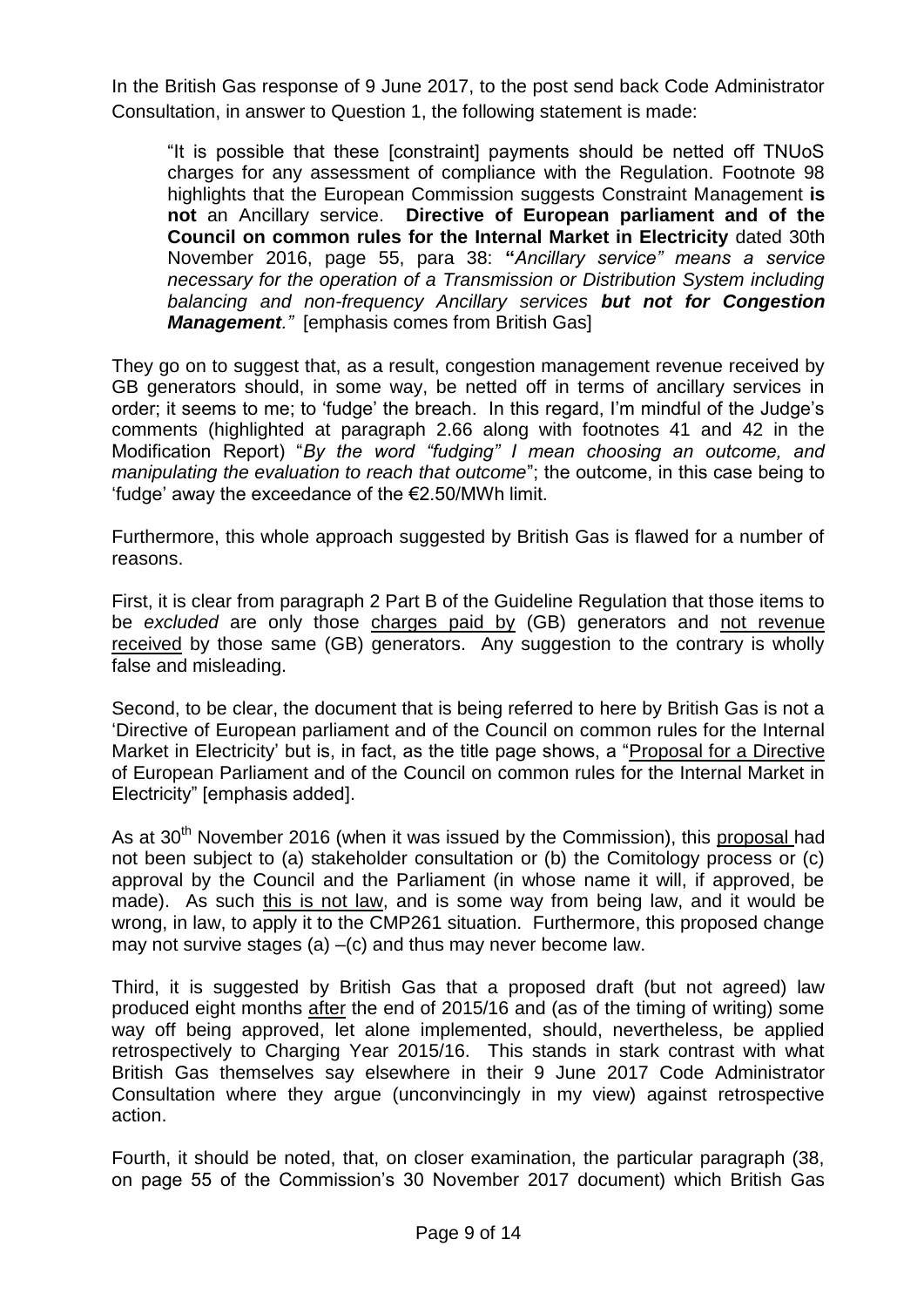refers to has two types of text namely (i) that which exists in Regulation 2009/72 (which is shown without grey shading); and (ii) the Commission proposed new text (shown with grey shading). I have reproduced the relevant paragraph below:

"'ancillary service' means a service necessary for the operation of a transmission or distribution system including balancing and non-frequency ancillary services but not for congestion management." [emphasis from the Commission 30 November 2016 document]

From this complete representation of the Commission document it can be seen that it is the proposed new (grey shaded) text that British Gas is seeking to rely upon.

However, this text is very informative in the completely opposite sense (to what British Gas is seeking) in that it is clear that, currently, the law does not see ancillary services as 'including balancing and non-frequency ancillary services but not for congestion management' – because if the law did already do so then there would be no need for the Commission (in its 30 November 2016 Clean Energy Package) to propose such a change to the law (as such a change would be superfluous).

Thus it can be concluded, for the purposes of Charging Year 2015/16 and CMP261, that (for the avoidance of doubt) no netting in respect of ancillary services and congestion management is legally applicable.

### **Louise Schmitz**

As it is not clear there has been a breach of the EU regulation and as National Grid followed the approved CUSC process put in place through CMP224 via an industry-led approach to comply with Regulation 838/2010, I consider that the defect is yet to be proven. My position on the solutions is given on the assumption that a defect does exist and a solution is required as I consider this a pragmatic way forward. Note that, I believe no solution can be said to meet applicable CUSC objective (d).

I consider the statement on finding solutions to the alleged breach of EU regulation that pay the right people the right amount of money means that those options which exclude cancellation charges from the rebate amount and include interest in some form to best meet this deficiency in the FMR as submitted to the Authority last December. This therefore means that solutions which meet this requirement do in my view better meet applicable CUSC objectives (b), furthermore I would propose that options that rebate swiftly are better meeting applicable CUSC objective (b).

The recovery through published rates whether exclusively for this process or tariffs that are set in advance of the recovery period will better meet applicable CUSC objective (a), in the event that breach is determined, a lack of notice period for tariffs or rates could be argued to be detrimental to competition, it is worthy of note though that this modification has been subject to industry debate for a significant period and Suppliers have already had adequate time to make appropriate provision.

Those solutions which allow the rebate and recovery mechanisms to be held separate from the longer term impacts on the K term and future years' tariffs are in my opinion more appropriate from a process and practicalities perspective. Options that therefore rebate and recover within the same charging year, or keep the recovery mechanism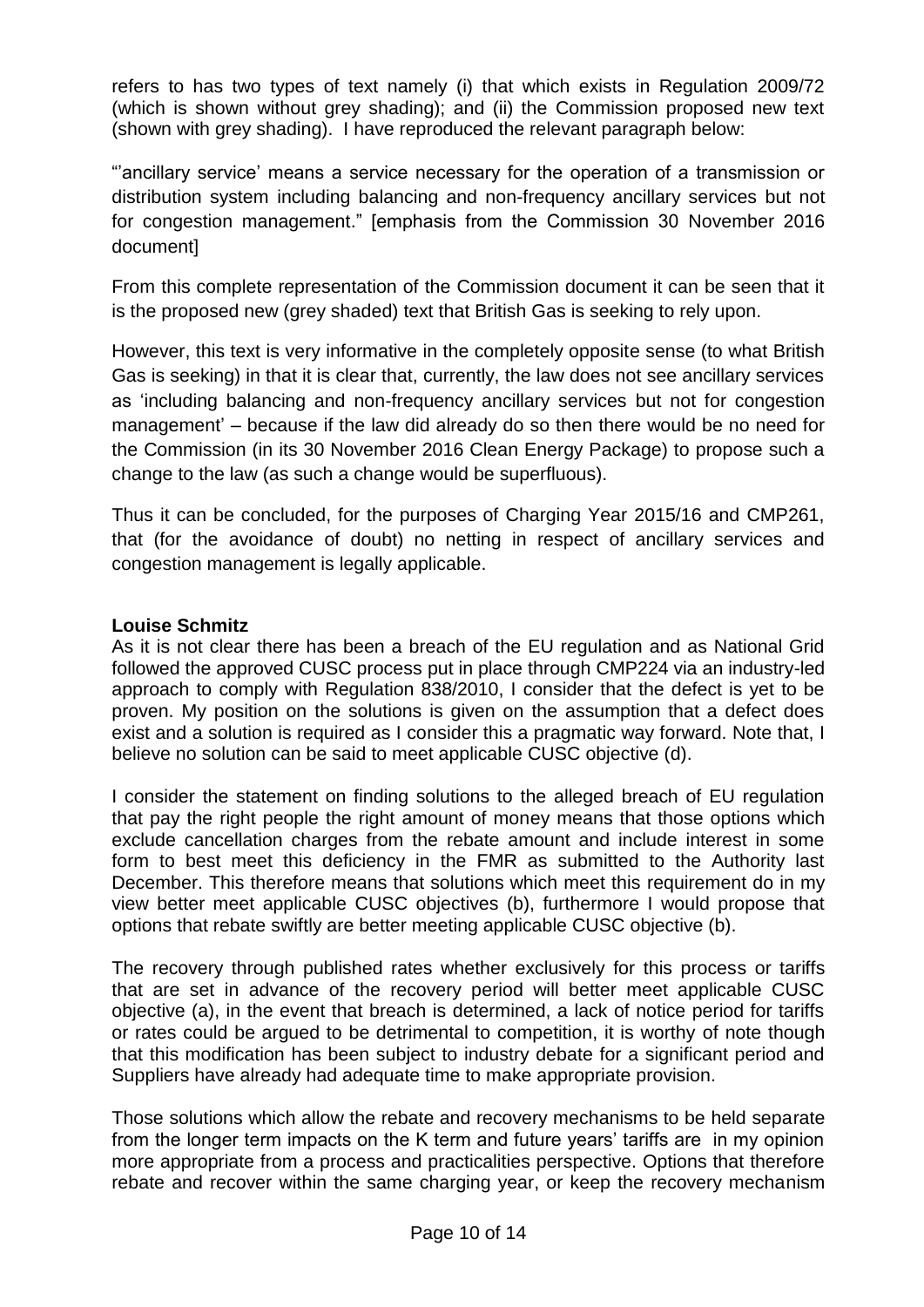separate from ongoing tariffs are more efficient and better meet applicable CUSC objective (e). Whilst the recovery rates is a significant process for National Grid to follow, being one-off in nature this remains arguably more efficient and, equivalent to options that use existing tariff processes equally for generation and demand.

#### **Paul Jones**

All options improve on the baseline in respect of objective e) as they ensure compliance with Regulation (EU) No 838/2010 Part B, in line with the legal advice provided to the working group. The legal advice is that the current ex ante approach is normally sufficient to ensure compliance with the regulation in general, but when material breaches occur it is correct that adjustments are made to ensure that generators as a class are not exposed to excessive levels of TNUoS charges. This provides regulatory certainty and promotes competition in the wholesale market, but also creates uncertainty to other parties whose transmission charges would change to pay for the refund, which frustrates competition in supply. Overall, it is on balance neutral with respect to objective a). They are neutral against objectives b), c) and e).

Of the options, WACM 2 represents the best solution as it does not include cancellation charge revenue and volumes. Cancellation charges are not made for using the transmission network, are not based on TNUoS and do not affect the calculation of the cap ex ante. WACM 3, whilst better than the baseline seeks to provide the rebate through an adjustment in future tariffs. In this time the chargeable capacities of affected generators may have changed, meaning that they would receive the incorrect level of refund.

#### **Simon Lord (Paul Jones as Simon Lord's alternate)**

TNUoS is a forward looking charge to re-allocate the charges because of circumstances that happen post event is not cost reflective as the change in charge is not able in influence actions. There is no reconciliation in circumstances where demand forecasts errors lead to over/under recovery or similarly when generation joins or leaves the TNUoS charging base. The regulation are silent on post event reconciliation and is assumed that this was not contemplated by those setting the regulation. None of the options improve on the baseline.

#### **Cem Suleyman**

Despite amendments to the Original, WACM1 and WACM3 following Ofgem Send Back, the original intent of the proposals has been preserved. Therefore my opinion on the merits of these proposals is unchanged. However, changes have been made to WACM2 which go far beyond the original intent of the proposal. Based on the evidence available I do not consider that such changes are or should be permitted following Ofgem Send Back. As such I consider WACM2 to be ultra vires and therefore not better than the Baseline measured against any of the ACOs. As before and for the same reasons previously expressed, I consider WACM1 to be the best option.

#### **Paul Mott**

It is clear that there has been a non-trivial, very material breach of EC838/2010 in charging year 2015/16. Therefore, CMP261 and its variants, notably better facilitate CAO (d) "Compliance with the Electricity Regulation and any relevant legally binding decision of the European Commission and/or the Agency".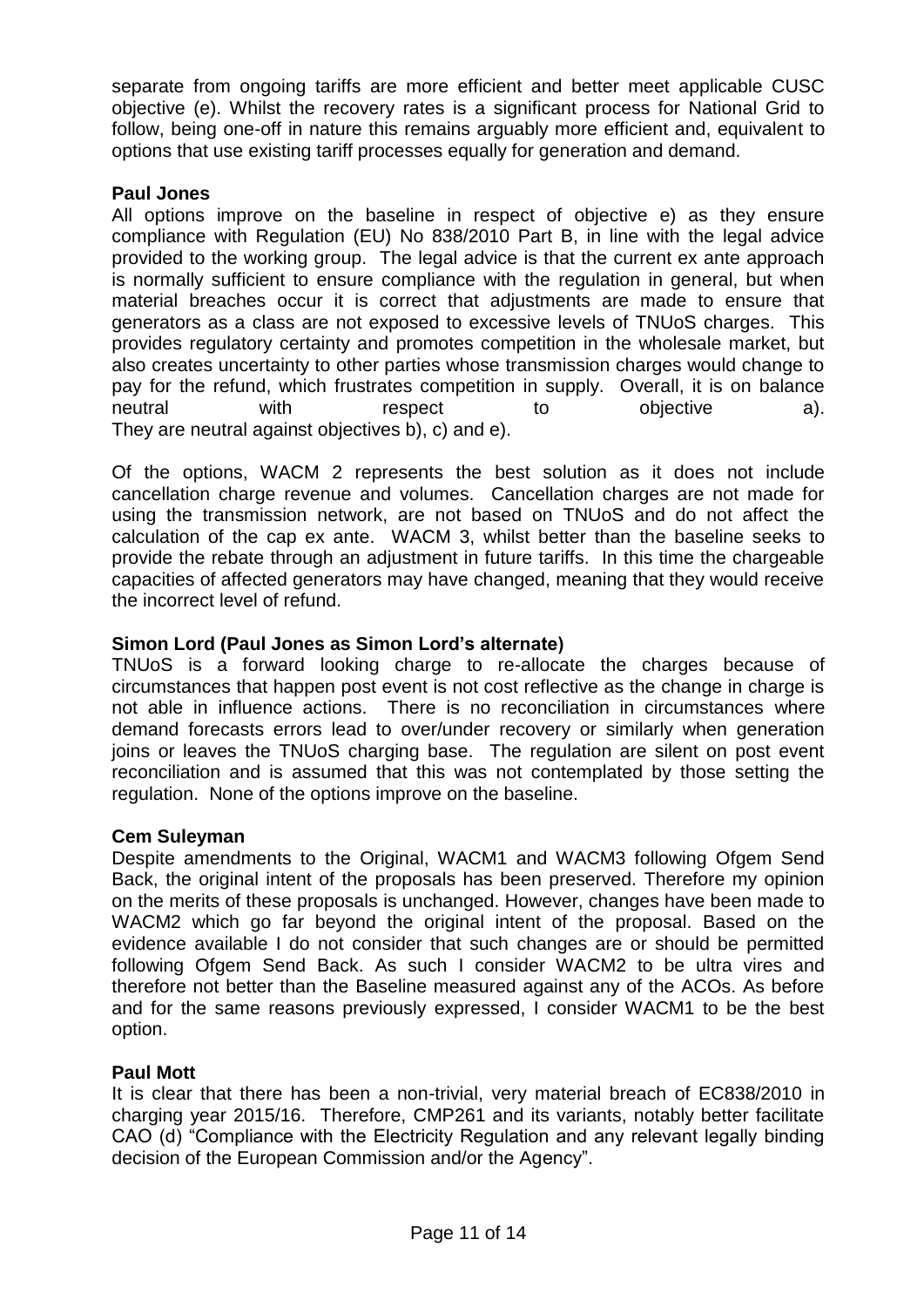As to the merits of WACM2, 838/2010 has a list of 3 items to be excluded from the capped amount paid by generators – cancellation charges are not on this list, which is why WACM2 isn't the best remedy to the defect, although overall it represents an improvement on baseline. WACM1 has a slightly better if more complicated approach to demand cost recovery, than the original.

WACM3 (rebate via Generation residual at Tariff setting) does not rebate the right amount of money to the correct (from 2015/16 error year) generators, and so is far less effective as to cost-reflectivity, to the point where it represents no net improvement on baseline.

- 6459. The Panel agreed by majority that the Original, WACM1 and WACM2 were all better than the Baseline. In summary for Vote 1 (better than the Baseline), the Panel voted as follows;
	- Seven Panel members considered that Original and WACM1 were better than the baseline.
	- Six Panel members considered that WACM2 better than the baseline.
	- Two Panel members did not consider that either the Original or any of the WACMs better than the baseline.
	- One Panel member considered that WACM3 was better than the baseline.
- 6460. For Vote 2, most votes were received for WACM1 with four out of the seven Panel members considering this as the best option. This was followed by two votes each for the Baseline and WACM 2. One Panel member considered the Original as being the best option.
- 6461. KM highlighted that in the case of Panel members providing their draft votes ahead of the Panel meeting, each member should be provided with an opportunity to provide a verbal summary of their votes. GG agreed with this view and also noted that in the event of Urgent modifications, providing electronics votes ahead of the Panel meeting added efficiency to the process.
- 6462. GG noted the statement from British Gas in their Code Administrator Consultation response in terms of enforcement which (i) was similar to what they had raised in November 2016, and which GG had asked Ofgem about at the November CUSC Panel and (ii) was raised in the CMP261 Workgroup at the end of February 2016, as set out in Annex 14. Ofgem had provided an answer on those two previous occasions that no enforcement action was underway in this regard. In light of this GG asked NH if any enforcement action had been taken by the Authority since the answers provided to the February 2017 questions. NH confirmed that he had spoken with the enforcement team and Ofgem would be unable to provide any information and was unable to comment on the matter any further.
- 6463. HC confirmed that the Final Modification Report would be populated with the Panel's Recommendation vote and asked the Panel to provide their confirmation of the Final Report prior to it being issued the Authority on 23 June 2017.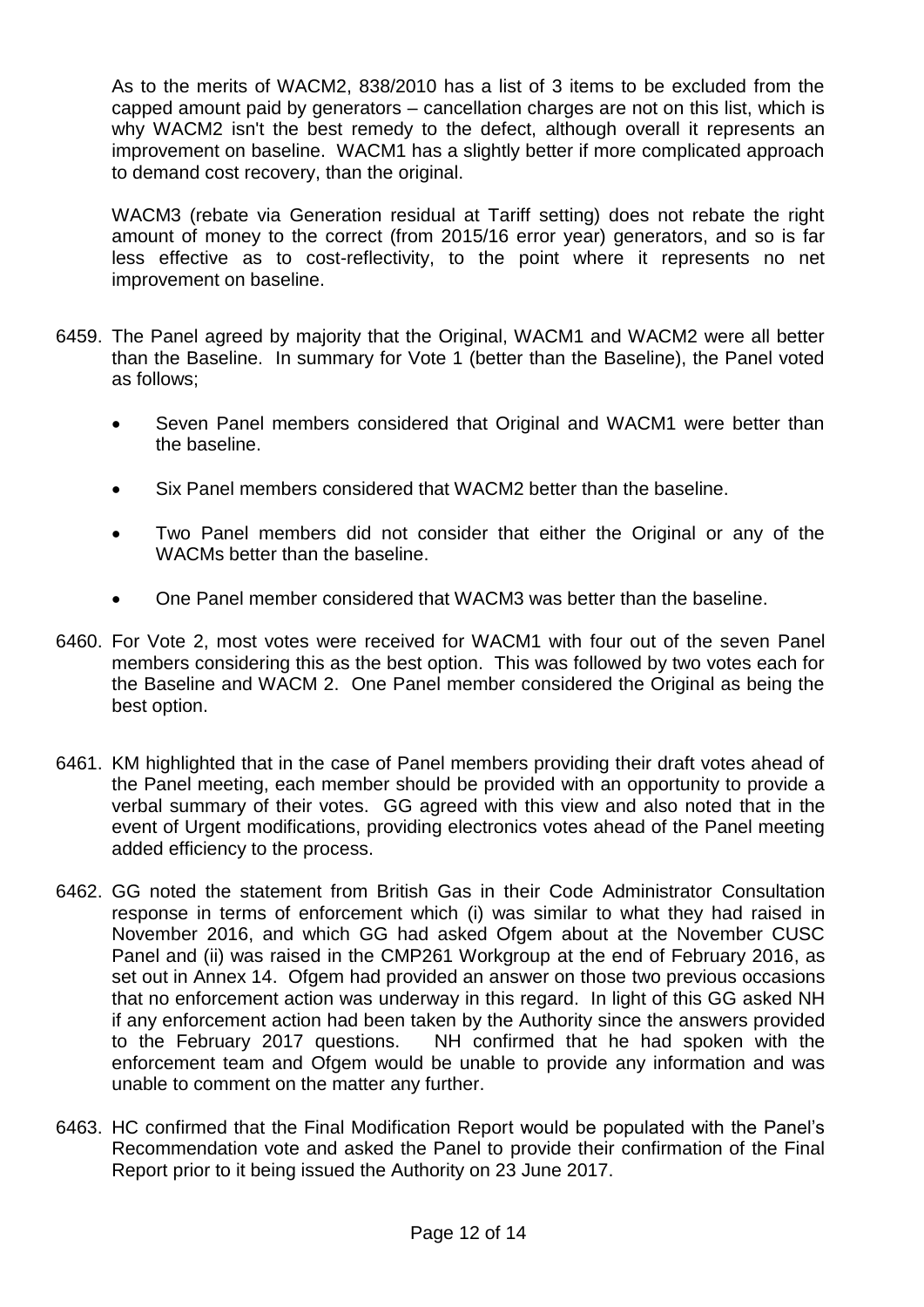#### **3 Workgroup Update**

- 6464. **CMP268 'Recognition of sharing by Conventional Carbon plant of Not-Shared Year-Round circuits'.** CMP268 proposes to change the charging methodology to more appropriately recognise of the impact of "Conventional Carbon" generation on transmission network investment costs in areas with low diversity of generation ideally ahead of the December 2016 Capacity Auction.
- 6465. JM presented the Workgroup conclusion slides to the Panel and noted that the Workgroup had considered, as required under the send back letter, whether a Workgroup Consultation should be carried out. The Workgroup concluded that this was not required and considered that a Code Administrator Consultation would be sufficient due to the fact that the Workgroup had considered CMP213 in more depth and concluded that there would be no change in the outcome of this analysis. No WACMs were raised by the Workgroup in either the Original or send back process, as recommended by the Panel during the send back process.
- 6466. MT noted that there is a substantial amount to read within the Workgroup Report and asked the Panel if they considered 5 days sufficient for a Code Administrator Consultation for this Proposal. CS appreciated that this was a requirement to align with the Special CUSC Panel requested to carry out the Panel vote as per the proposed timetable. However, CS considered that additional consultation time was required to reflect the substantial material produced since Send Back. LS confirmed that essentially the Workgroup Report was not providing any new solutions in the form of WACMs and the timescale suggested should be sufficient. PJ considered that the Industry would be presented with a lot of new information and this was quite technical in parts. PM was also cognisant that there is a lot of new material in the Workgroup post send back Report and may take a significant amount of time to read and that 5 days may not be sufficient.
- 6467. GG confirmed when asked by MT from a Proposers perspective, that the GEMA board was due to meet on 13 July 2017 and that GG understood that SSE would be keen to ensure that the Final Modification Report be with the Authority by 7 July at the latest. PJ noted that the original requirement to implement this proposal been aligned to the December 2016 Capacity Auctions and that that requirement had now passed. GG confirmed that he was unable to comment on the situation.
- 6468. PJ highlighted that it was not evident why Urgency was still effective for this Proposal and noted that as a Workgroup member this in turn had distressed the progress of the Workgroup. PJ stated that he did not support the timetable followed by the Workgroup and noted that this timetable should not also be forced on the Industry, PM agreed with PJ's comments.
- 6469. JA noted that a significant amount of new material had been added to the Report and that the Code Administrator Consultation was likely to attract the same respondents that had responded to previous consultations.
- 6470. LS agreed and felt similar parties that had responded previously to the consultation would respond again.